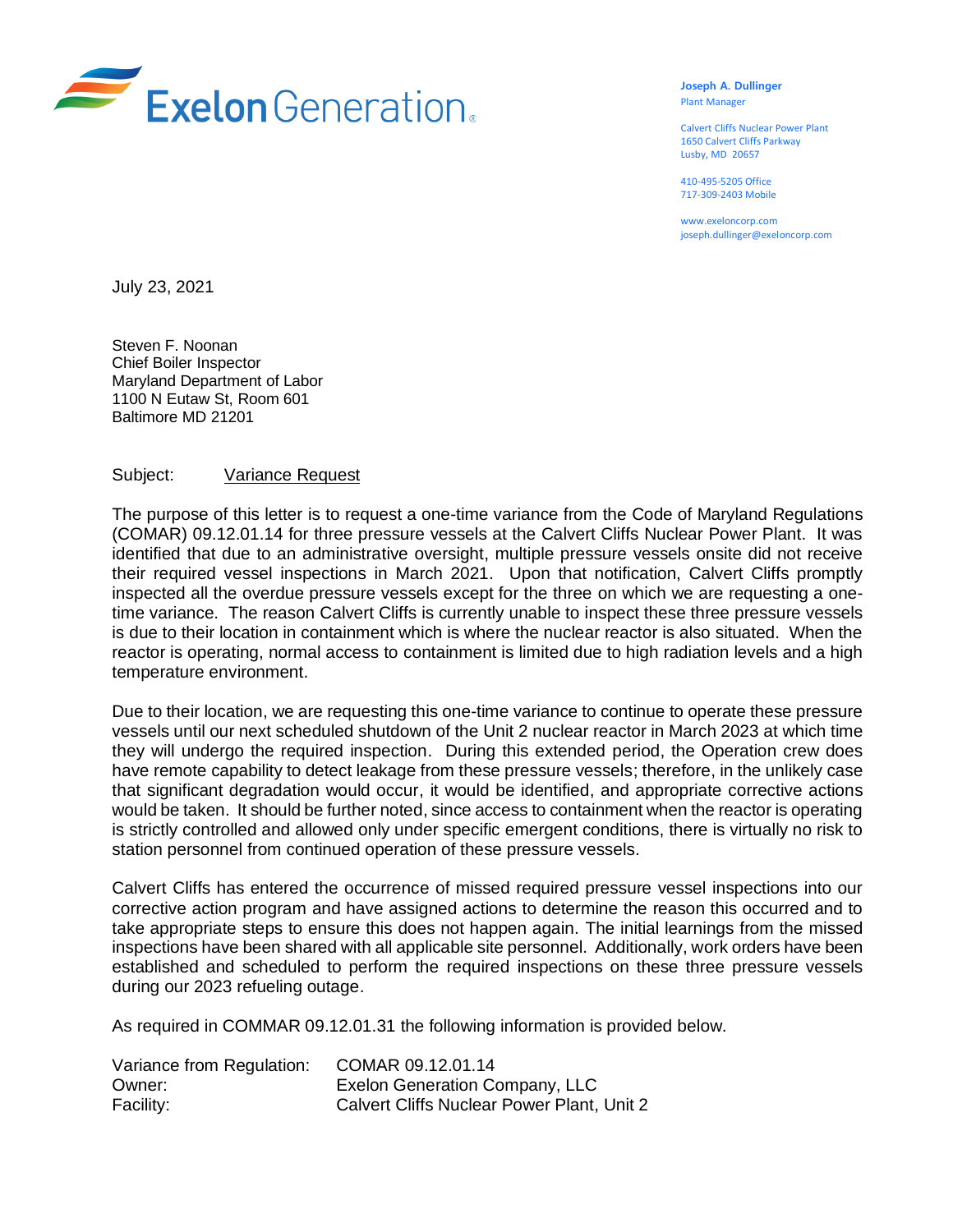Mr. S.F. Noonan July 23, 2021 Page 2

Address: 1650 Calvert Cliffs Parkway Lusby, MD 20657

Affected Equipment:

MD056482NV - Reactor Coolant Quench Tank MD056483NV - Reactor Coolant Drain Tank MD056484NV - Reactor Coolant Waste Drain Tank Heat Exchanger

Should you have any questions or require additional information, please contact Mr. Larry D. Smith at (410) 495-5219.

Respectfully,

Joseph A. Dullinge Plant Manager

JAD/KLG/lmd